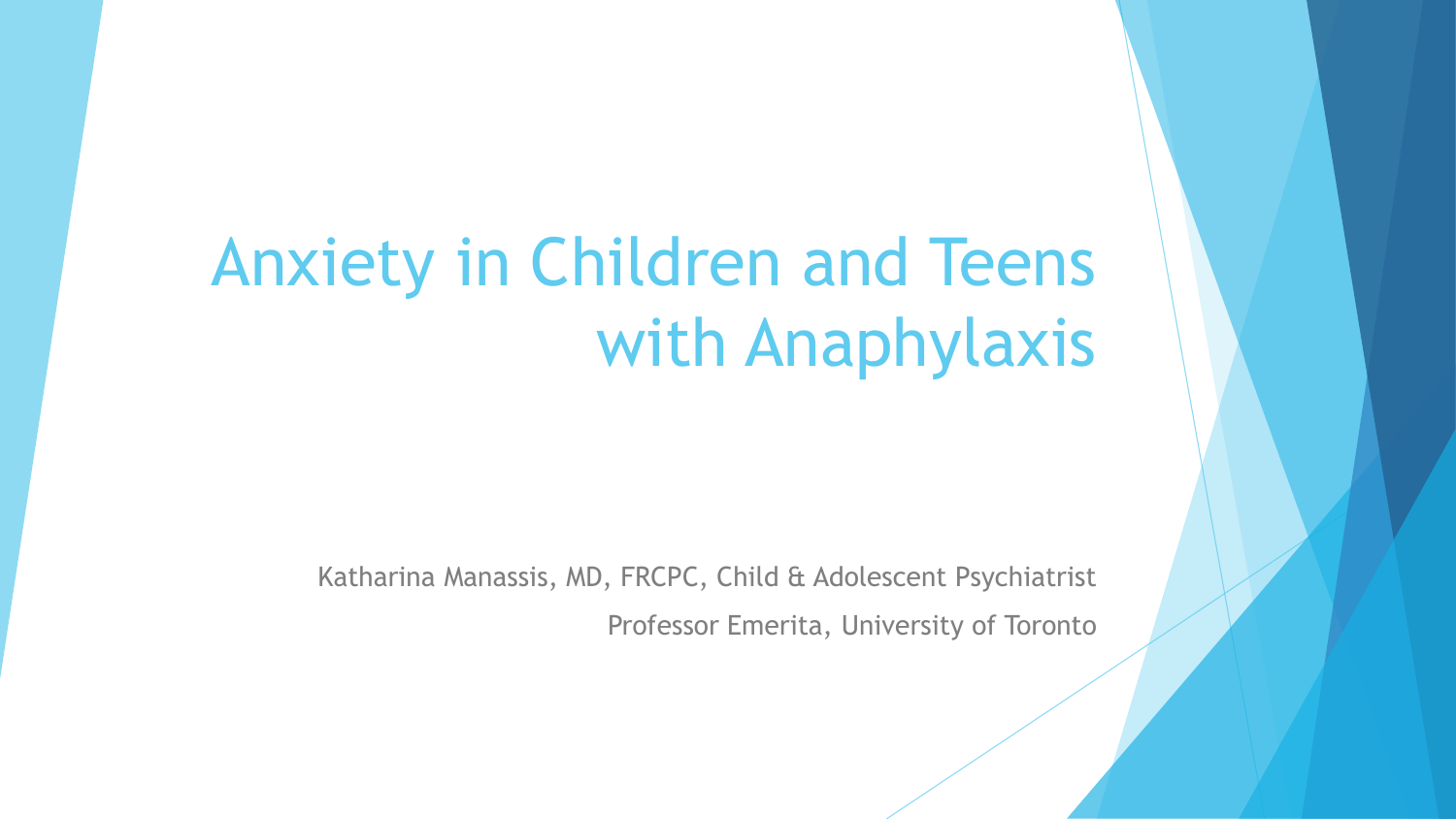#### **Disclosures**

- Occasional unrestricted educational talks for Shire and Janssen-Ortho
- Publishing royalties from Barron's Educational Series, Routledge, and Guilford Publishing (e.g., "Keys to Parenting Your Anxious Child, 3rd Edition")

Note: Any antidepressant medications I might mention are off label in children. My practice is full, so I am here to educate, not advertise for new patients.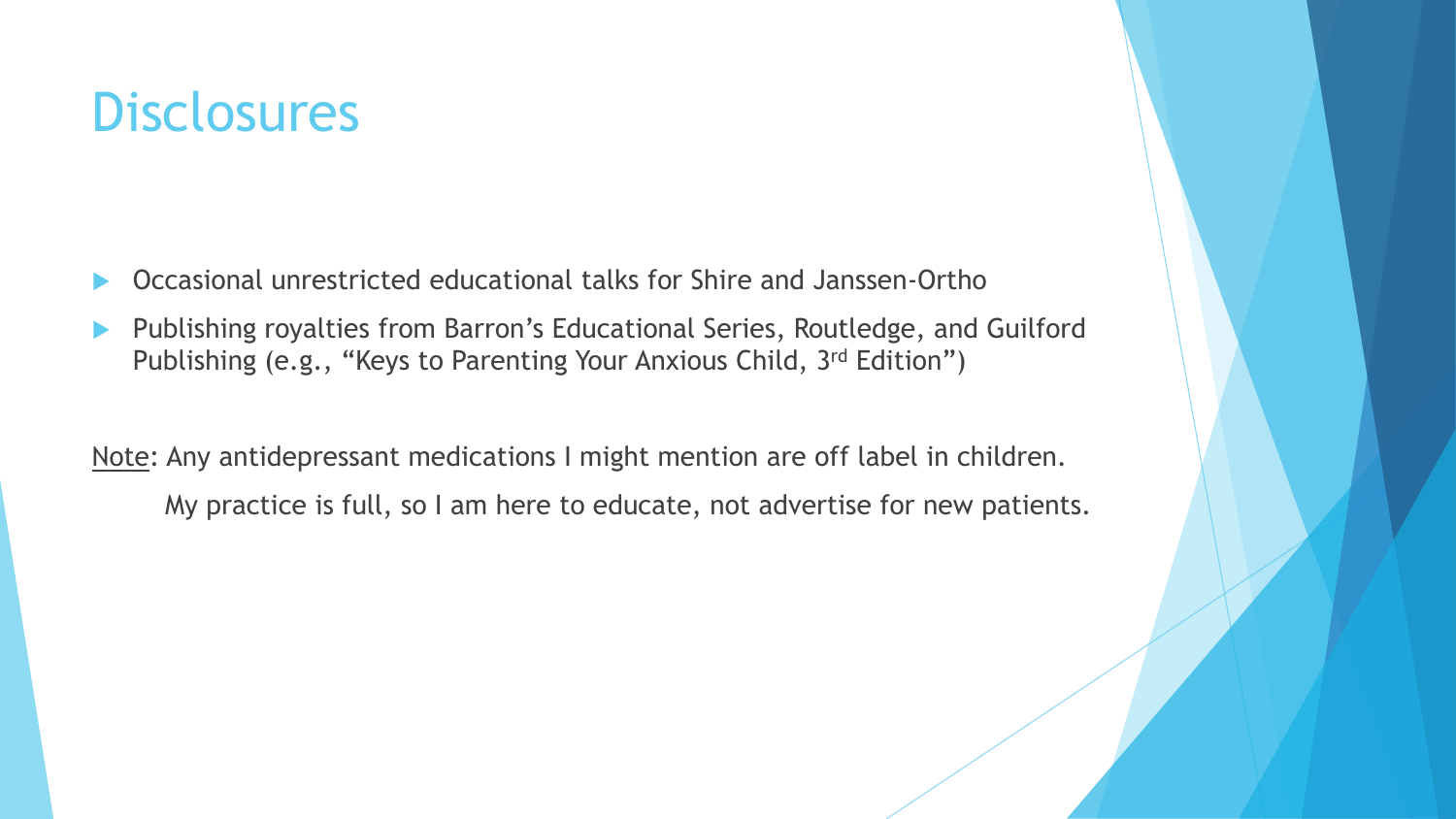# **Objectives**

- Distinguishing anxiety reactions from realistic fear
- Addressing physical, mental, and behavioral signs of anxiety
- The role of parents' anxiety
- Differences between strategies for adolescents versus younger children
- Sharing and problem-solving your experiences!
- I will post my talk on my website [www.katharinamanassis.com](http://www.katharinamanassis.com/) within a couple of days. The website also lists additional resources (books, other websites, mental health providers).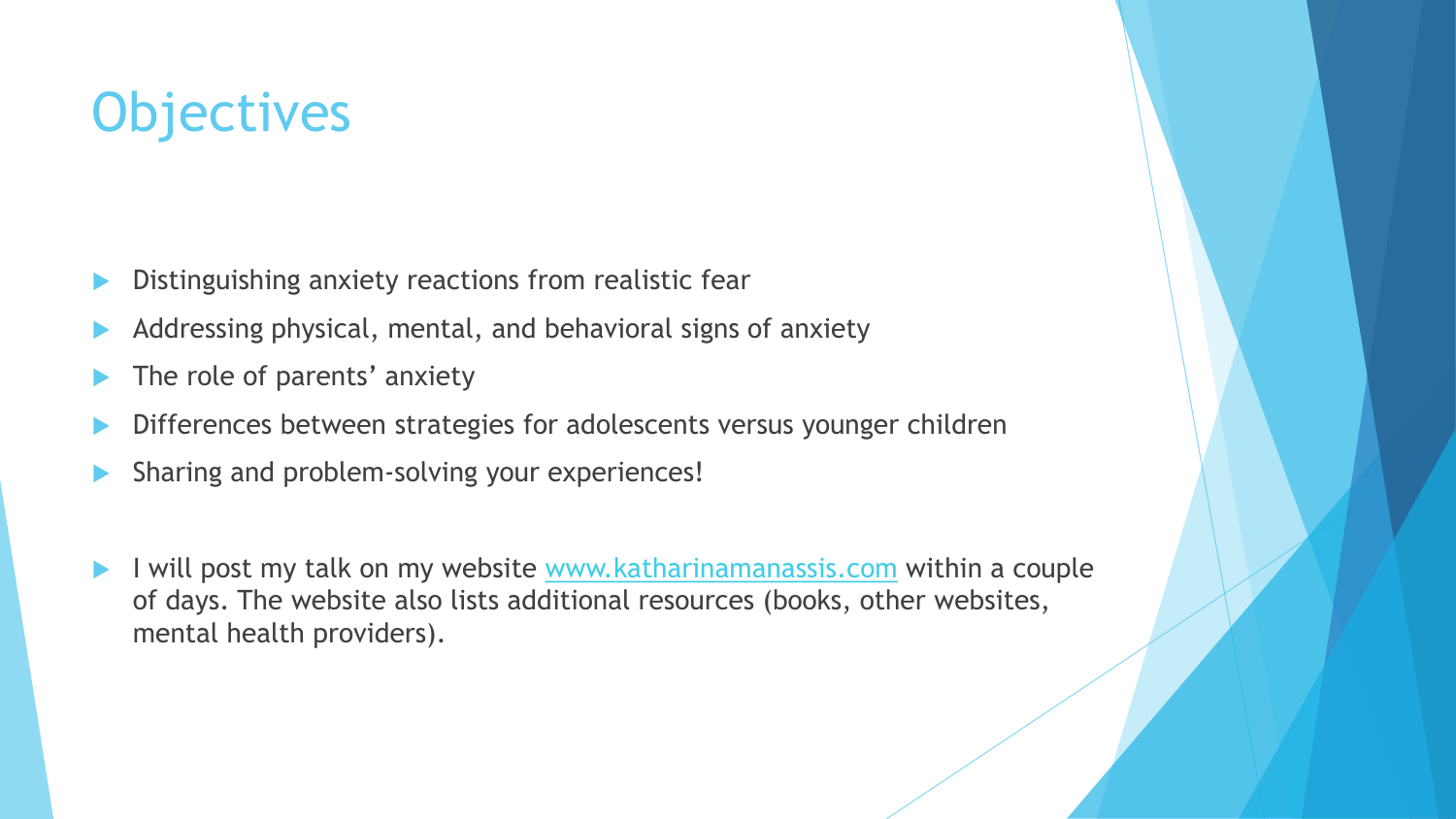### What's Known

- **Managing Anxiety Related to Anaphylaxis in Childhood: A Systematic Review (Manassis, Journal of Allergy,** Volume 2012, Article ID 316296, 7 pages, doi:10.1155/2012/316296)
- 24 Relevant papers were identified; emphasized effect of anxiety of quality of life in children with anaphylaxis
- Conclusion: Children with anaphylaxis can function well despite anxiety, but the physical, cognitive, and behavioral aspects of anxiety associated with anaphylactic risk must be addressed, and parents must be involved in care in constructive ways.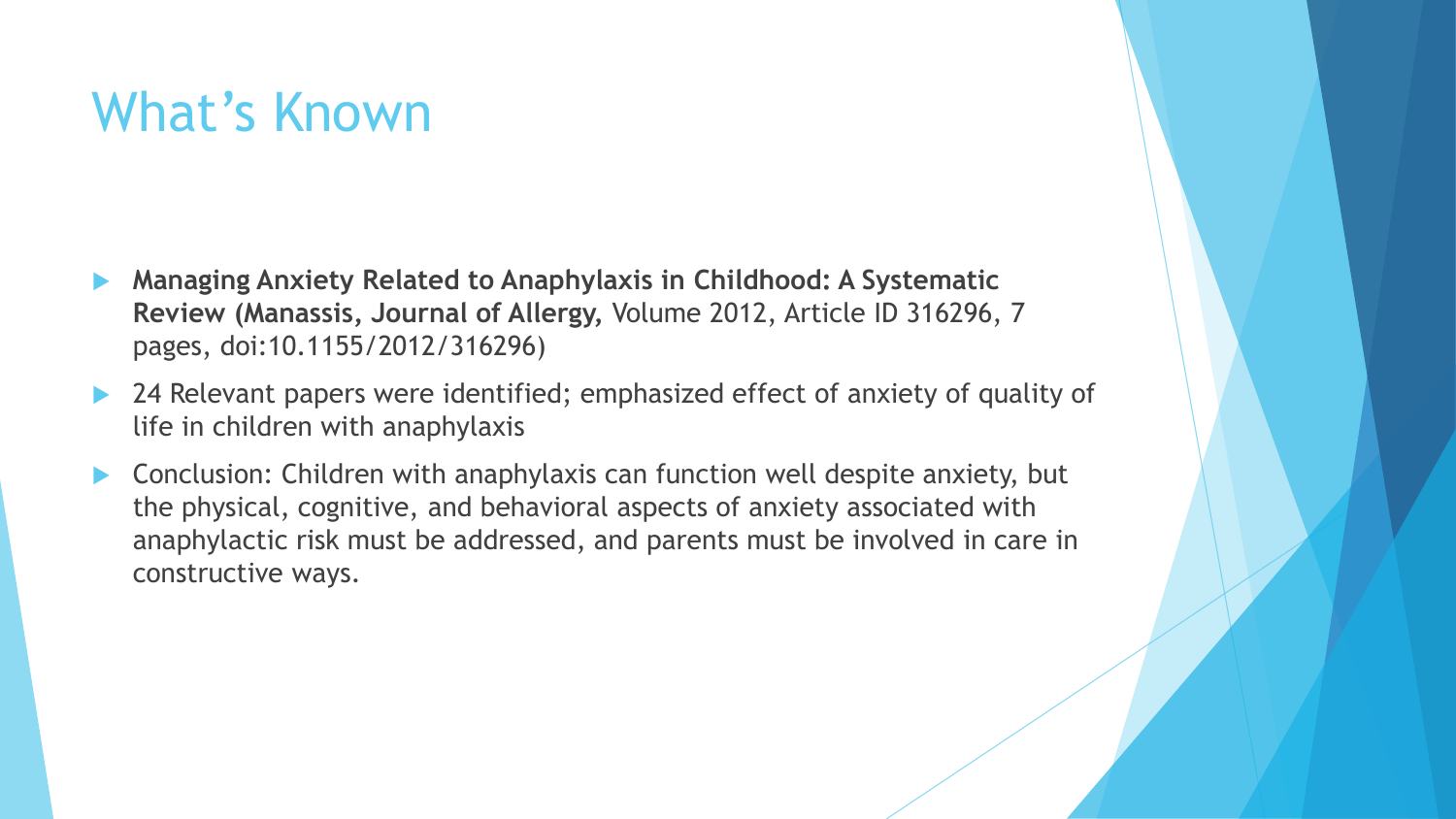# Anxiety versus Fear

- With anxiety, there is a "fight or flight" response even when risk is minimal
- With anxiety, a realistic perspective of risk helps
- Anxiety causes unnecessary impairment of day to day functioning relative to peers of similar age

Many children with anaphylactic conditions show both!

- With fear, there is a "fight or flight" response to significant risk
- With fear, the person must find ways to reduce the risk
- Any impairment related to fear is usually limited to the time it takes to reduce the risk

It's helpful to reduce risk, have a realistic perspective on remaining risk, and limit unnecessary impairment.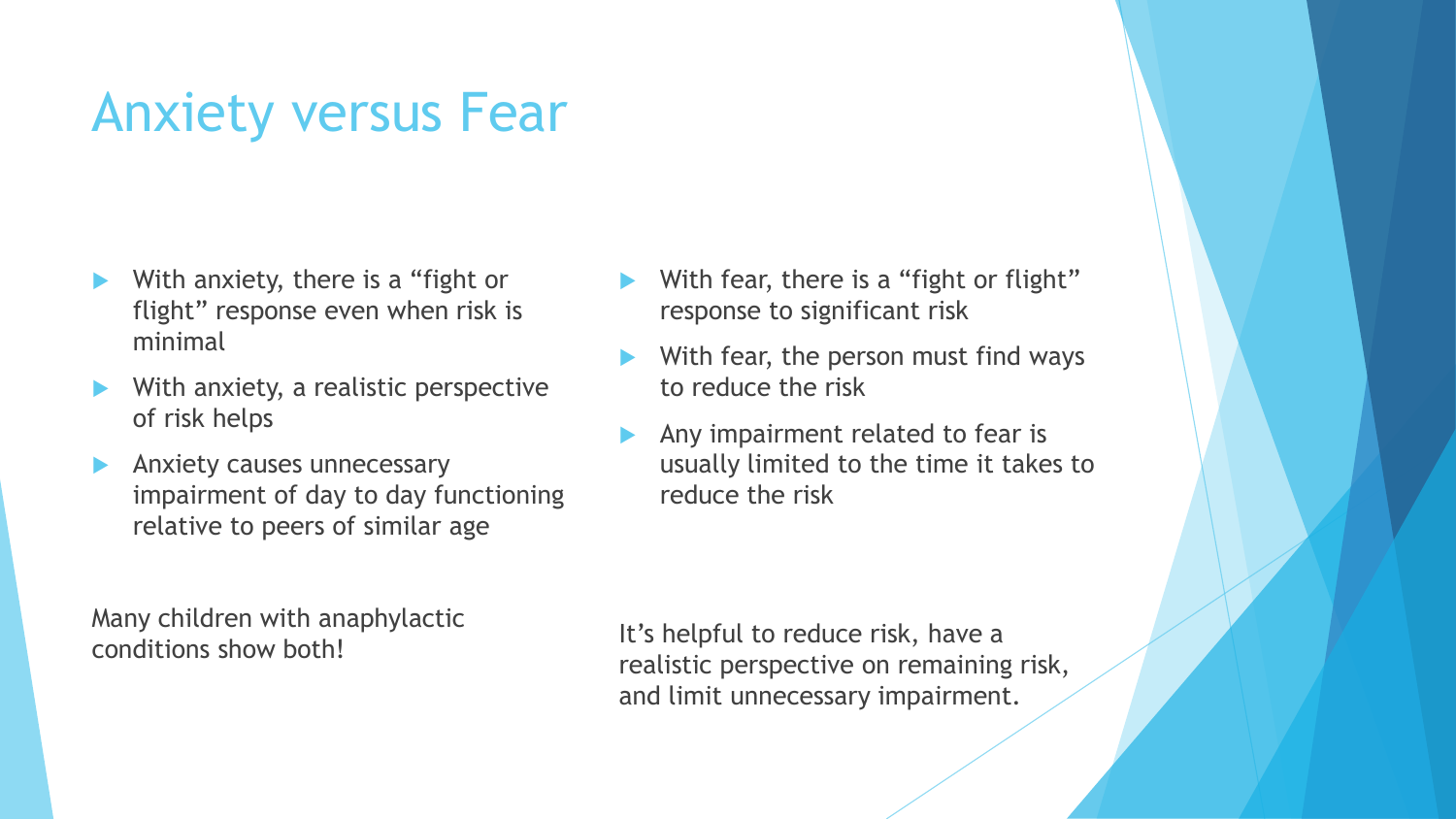# Which are anxiety and which are realistic fear?

- A child with bee sting allergy won't go to the park for fear of encountering a bee, even in the winter.
- An anaphylactic child fears going to school. The school insists on locking Epipens in a special drawer in the office which is at the other end of the school from the child's classroom.
- An anaphylactic child insists on sleeping with his mother because "she's the only one who can keep me safe."
- A child with peanut-allergy won't go to any friends' homes in case there are peanut products there, even if parents have spoken and there will be little risk of exposure.
- A child with a severe allergy to eggs will only eat 3 foods.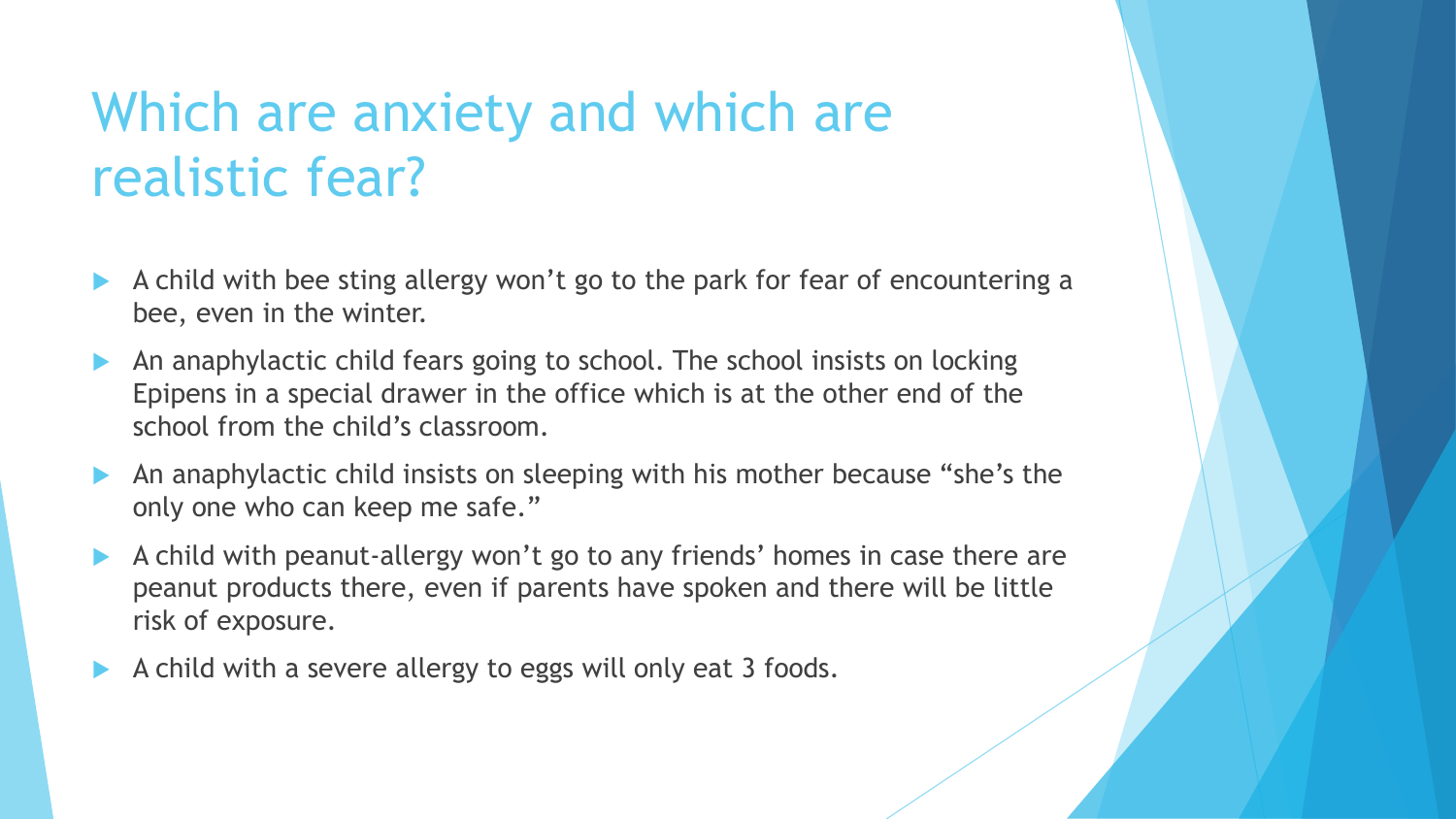# Aspects of Anxiety

(all aspects affect the others)

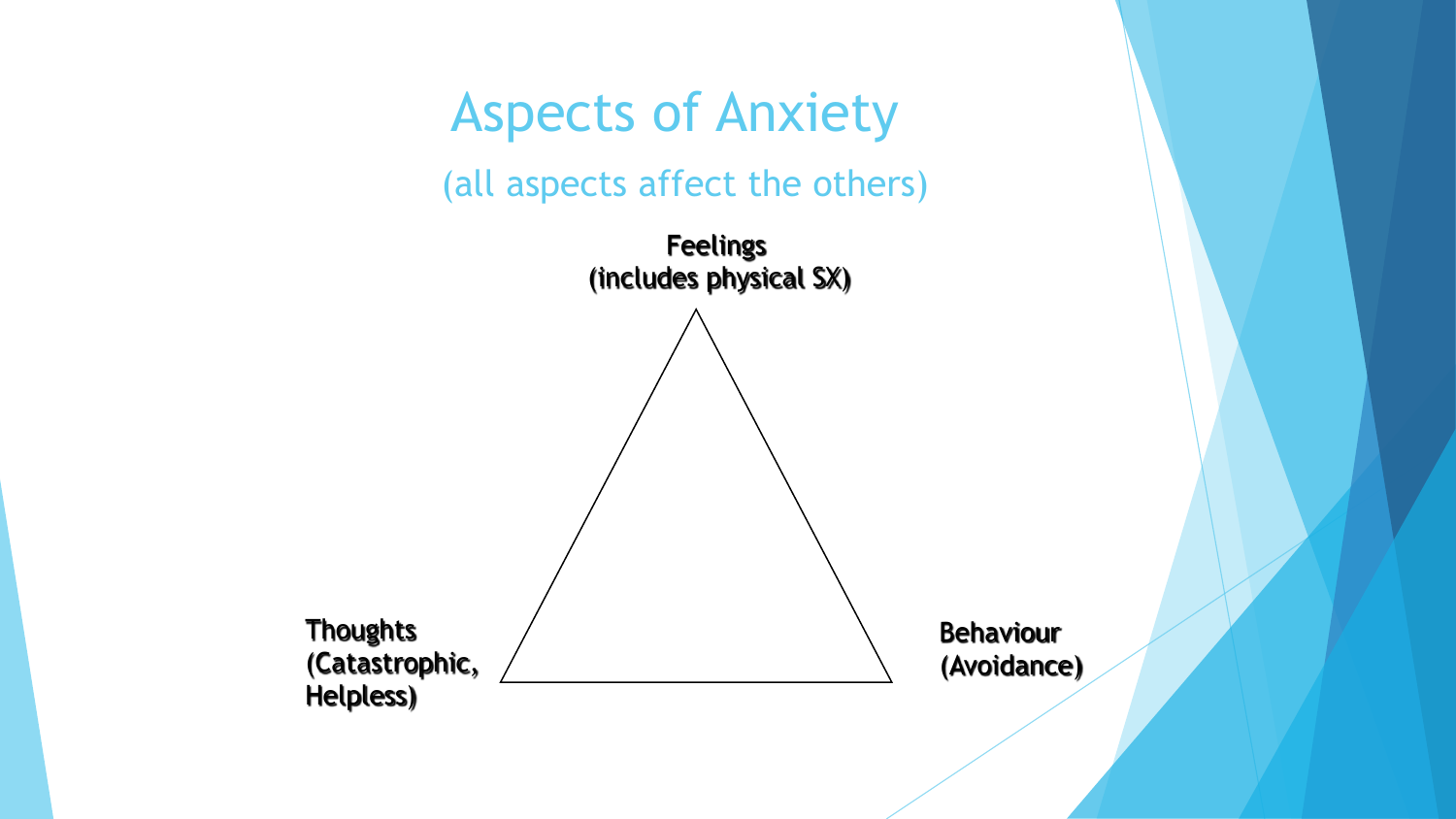# Physical Aspects

- Hyperventilation and panic can mimic anaphylaxis (e.g., tingling and dizziness are common to both)
- When in doubt, be safe & treat for anaphylaxis
- When a child has recurrent episodes without anaphylaxis, help the child recognize the "fight or flight" symptoms of anxiety and practice relaxation
- ▶ "Box Breathing" is often used to interrupt hyperventilation, but requires daily practice for at least a couple of weeks at a calm time before becoming effective in stressful situations
- Return to usual activities quickly after a hyperventilation/panic episode to minimize impairment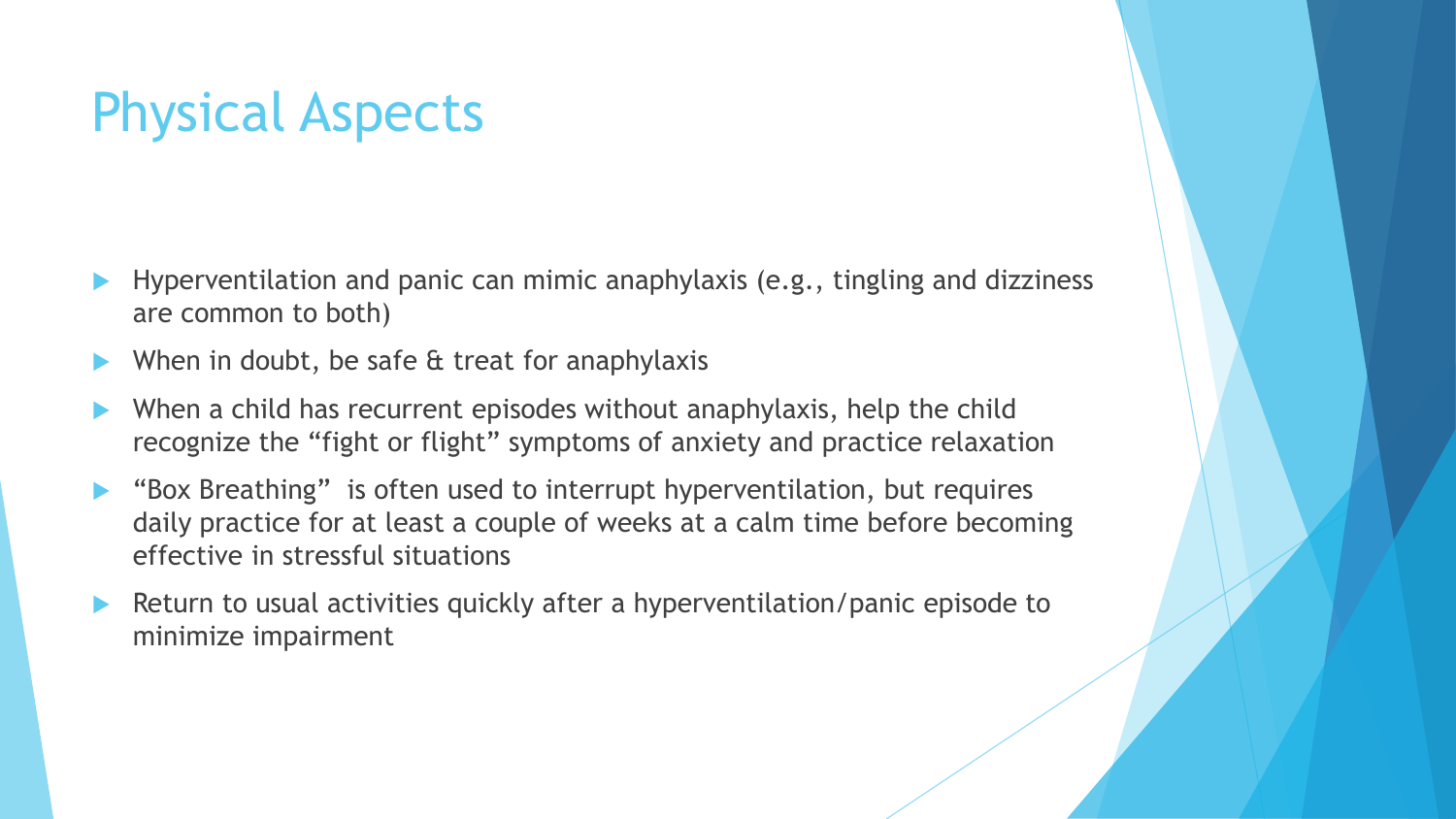# Thinking Aspects

- Help develop a realistic assessment of degree of risk for different situations
- Emphasize the child's ability to manage the risk to reduce helplessness: even young children can look at product labels, participate in planning for safety around the house, and learn when to ask for help; older children can also learn about Epipens and advocating for themselves
- Express confidence in the child's ability to do age-appropriate activities
- Create predictable routines, consistent across environments if possible (predictability reduces anxiety)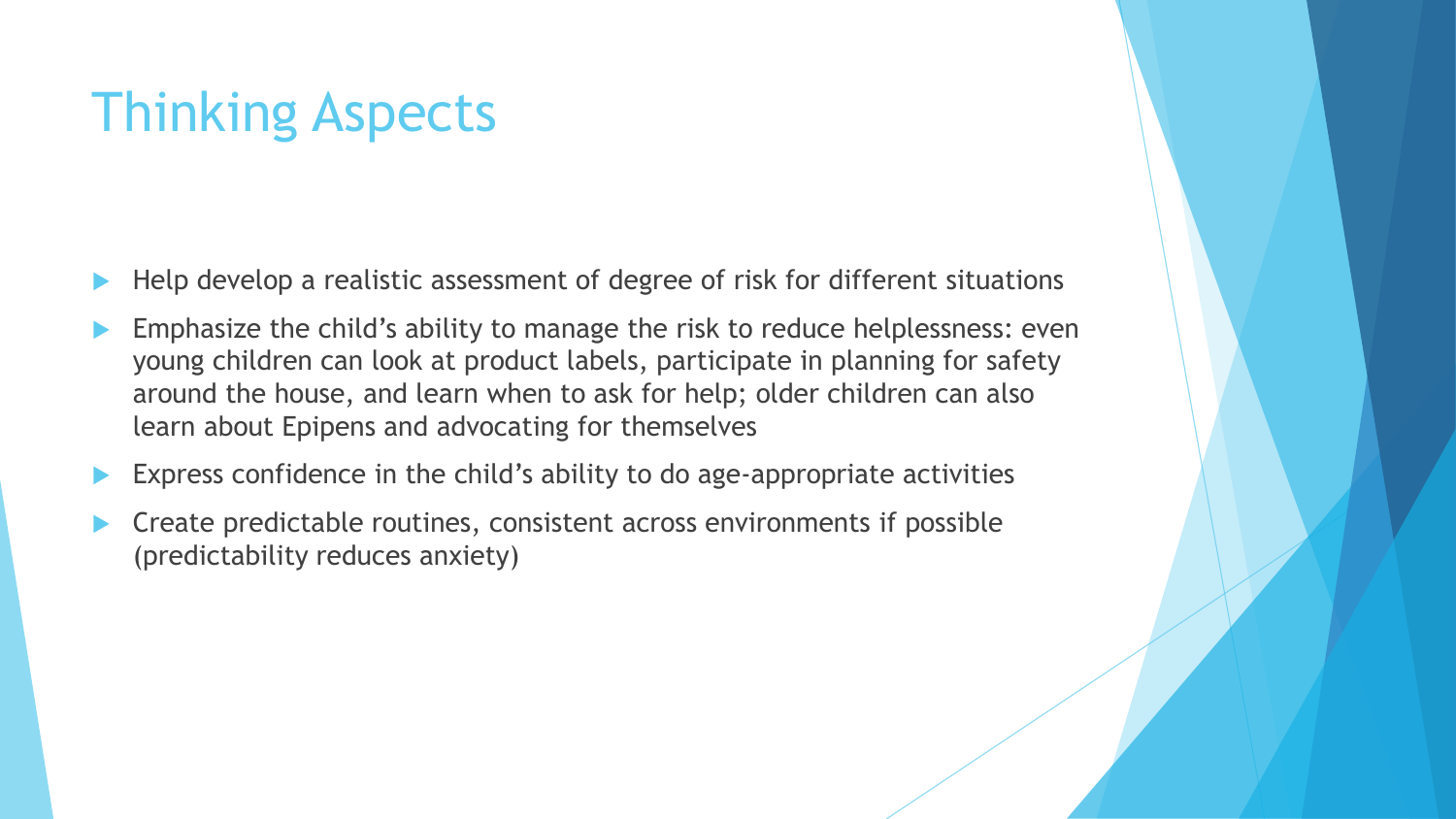#### Anxious Behavior

- Avoidance feels good in the short term but increases anxiety in the long term
- Common avoidance behaviors include: excessive food restriction, avoiding separation from parents even when safe, avoiding friends' homes, avoiding the outdoors (for insect sting allergies)
- The goal should be to engage in day to day, age-appropriate activities that entail low risk so there is no unnecessary avoidance
- Previously avoided situations may need to be approached in small steps with empathetic encouragement ("I know this seems hard, but you can do it!"), daily practice (ideally, long enough for anxiety to peak and start coming down again), and positive reinforcement (charting with rewards)

(see my book "Keys to Parenting Your Anxious Child" for details)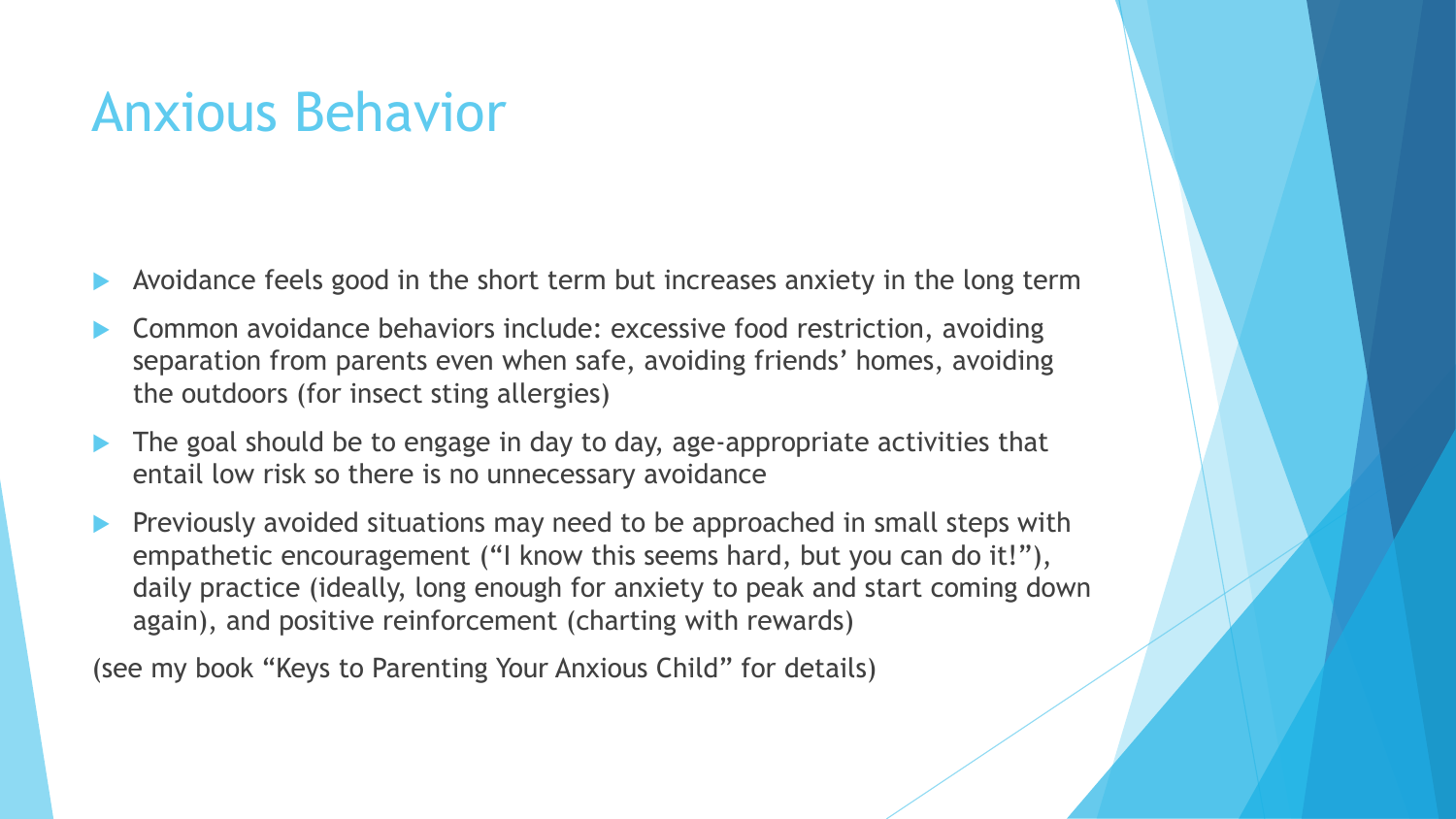### Constructive Parenting

- Diagnosis: It's normal to be anxious for at least a month after an anaphylactic event or a diagnosis of an anaphylactic condition
- It's tempting to overprotect, but managing one's own anxiety about the child will allow for both safety and age-appropriate independence
- Parents can both encourage and role model healthy coping with anxiety (i.e., if you don't avoid, have a realistic perspective, and emphasize what can be done to manage risk, your child is more likely to do this as well)
- Support groups can be reassuring, and also give a barometer of whether one is "overdoing it" relative to others in a similar position
- Knowledge is power: staying up to date on the child's condition and its management is empowering for most parents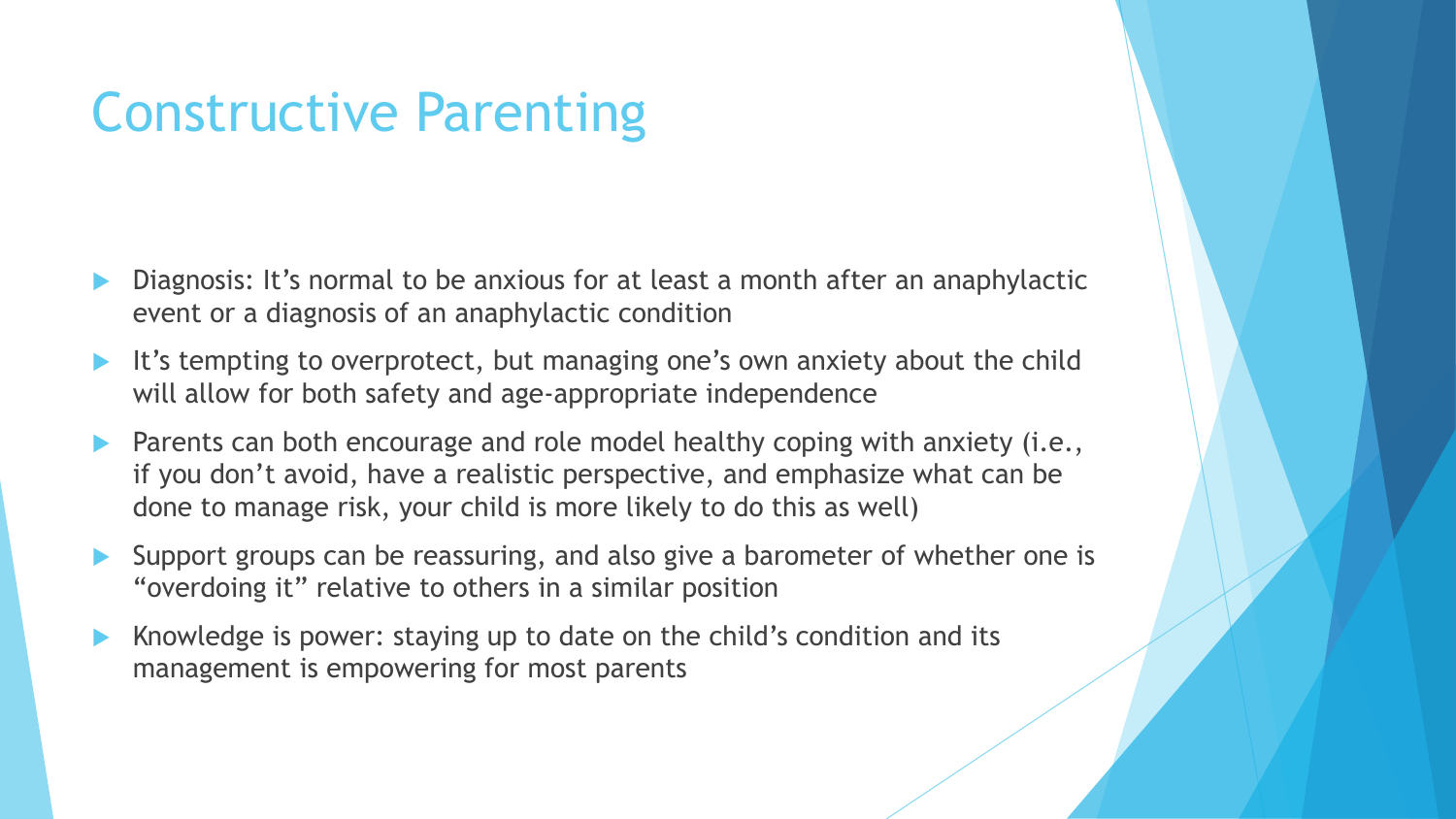# Constructive Parenting (2)

- Advocacy may be needed, especially with schools
- Tell the school what is needed for safety, but expect that you will need to follow up regularly to make sure it happens
- Every time there is a school or school staff change, expect that you will go back and re-educate regarding your child's needs
- Some policies are stupid (e.g., the Epi-pen in the locked office drawer) but it's usually best to put up with them if it allows you to work with the school on what is truly helpful
- Gradual freedom comes with gradual demonstration of responsibility for ALL children and teens, but is especially important in this population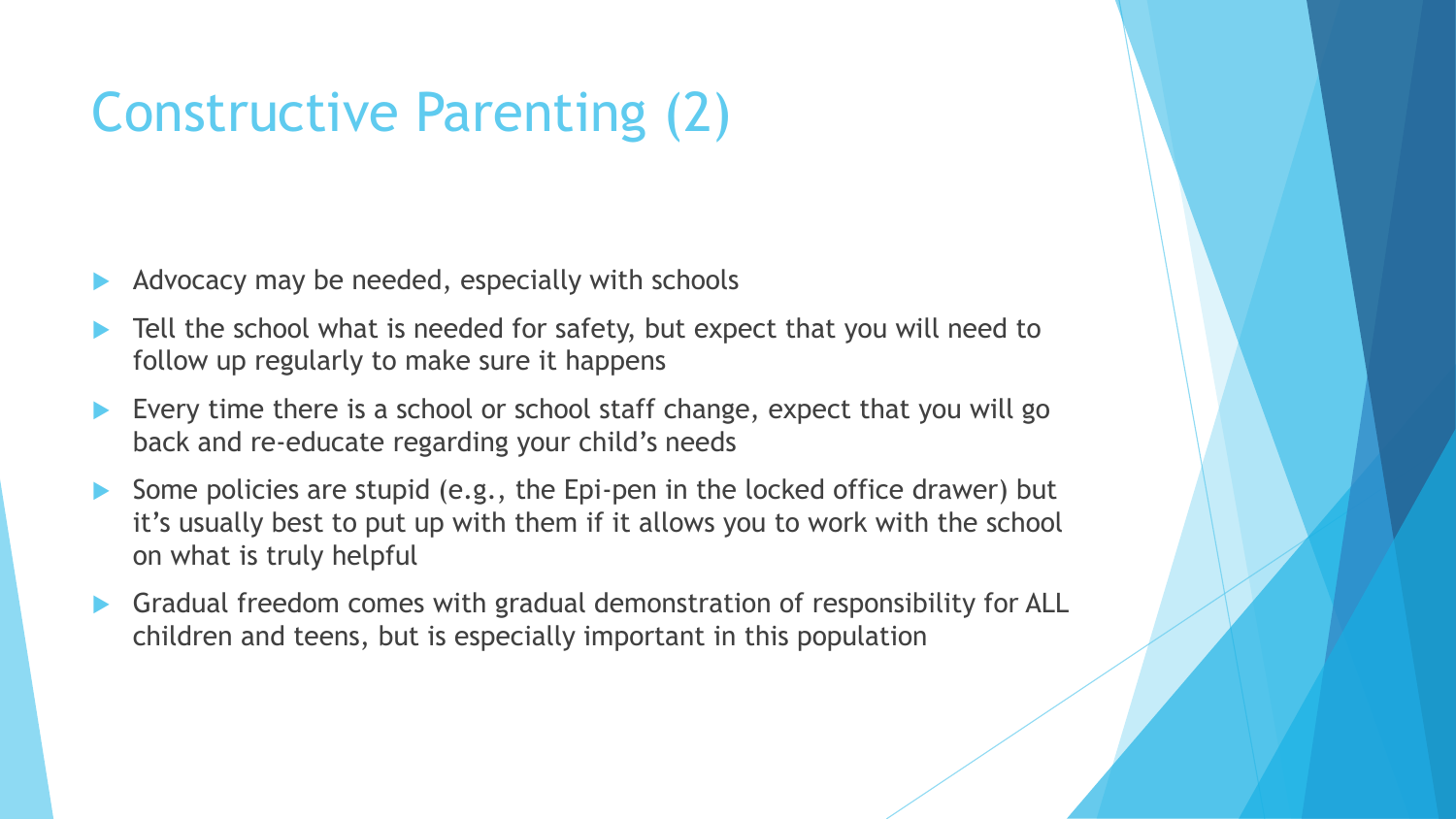# Emphasis of Strategies

Level of



Age or Cognitive Level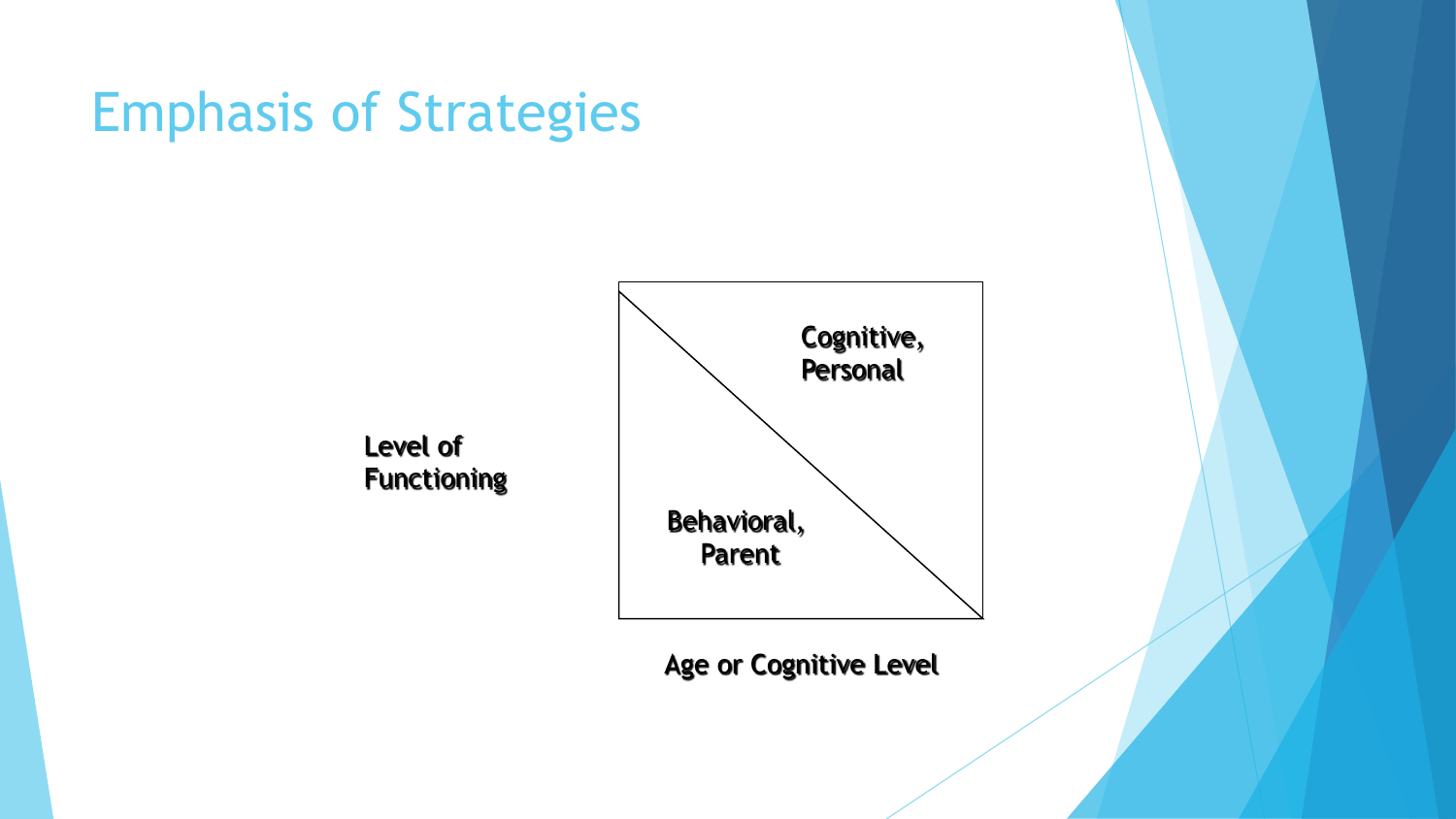# Age Differences

#### Children

- Have a limited understanding of the condition
- Rely on parental management and advocacy
- $\blacktriangleright$  May struggle with the idea of different levels of risk (e.g., think that all food not prepared by Mom is unsafe)

#### Adolescents

- Can understand their condition & its management better
- See parent as advisor or resource rather than coach/advocate
- Desire for autonomy may affect management of anaphylaxis, sometimes increasing risk-taking
- Adolescent 'myth of invincibility' and peer pressure can pose problems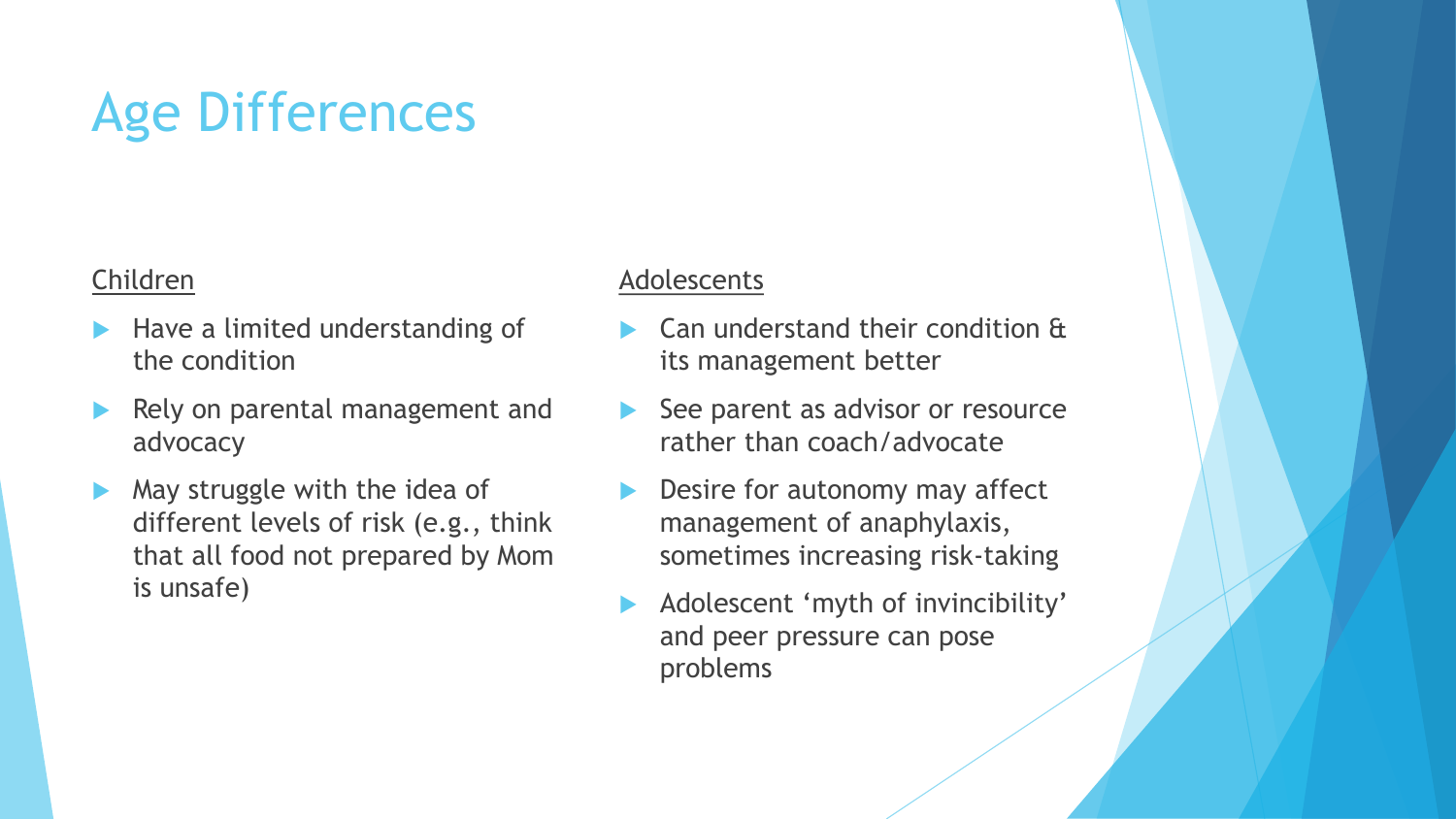### Parenting across Development

- Responsibility for managing risk, limiting impairment, and having a realistic perspective gradually shifts from parent to child with development
- $\blacktriangleright$  High school is different from public school (especially re: level of supervision), so usually requires further parental advocacy
- Siblings can feel neglected if the anaphylactic child requires a lot of attention
- Beware of "experts" and fads: find professionals that you trust, and work with them consistently over time
- It's not a one-time discussion: living well with anaphylaxis requires ongoing communication with the child and ongoing adjustment of family routines
- Be proud of your child's increasing ability to manage this chronic condition and participate safely in all aspects of life!